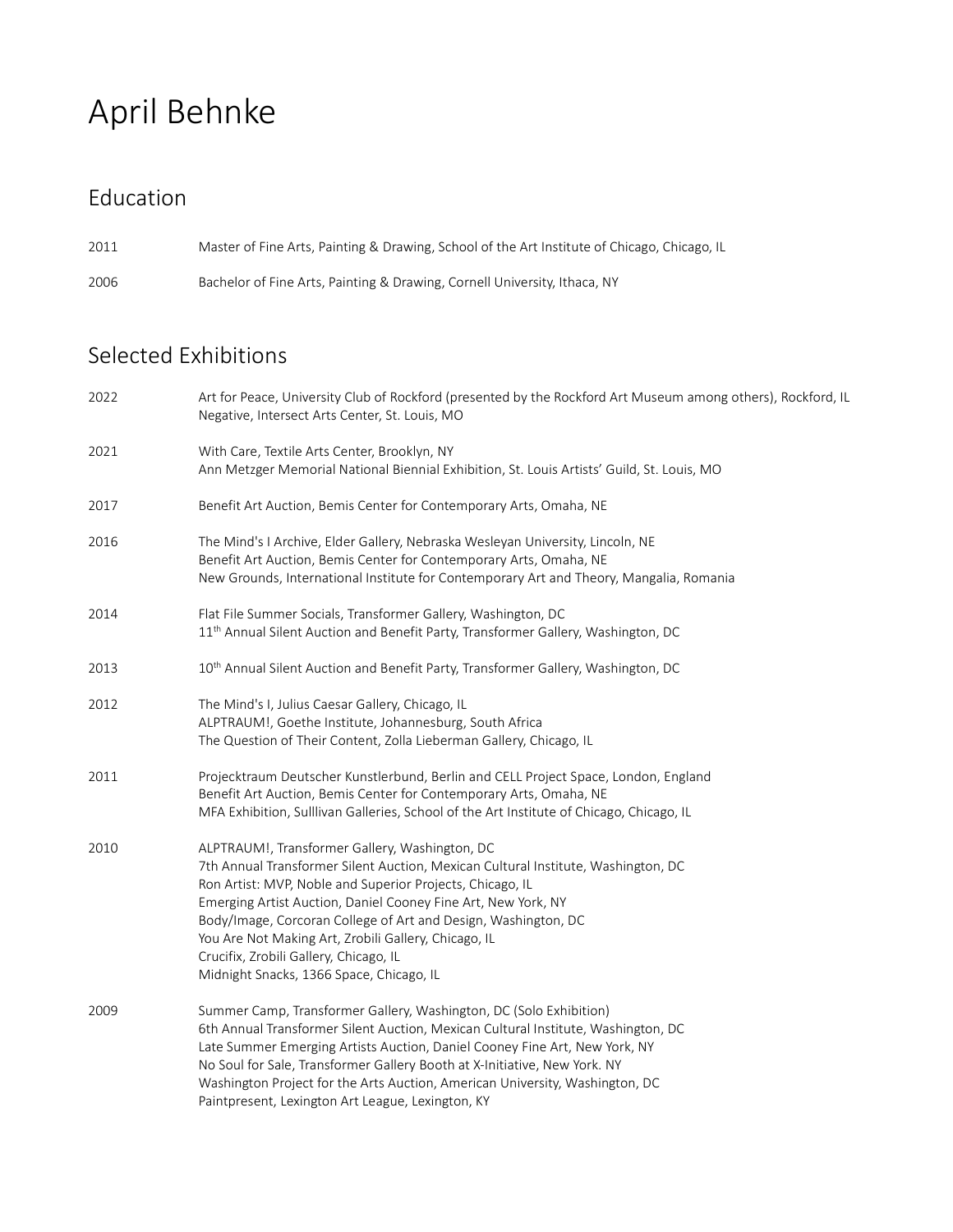| 2008 | On Being Animal, Janet Oh Gallery, Seoul, Korea (Solo Exhibition)<br>Naturing, Meat Market Gallery, Washington, DC (Two Person Exhibition)<br>Paper Trail, Transformer Gallery, Washington, DC<br>5th Annual Transformer Silent Auction, Halcyon House, Washington, DC<br>Scope Hamptons Art Fair, Meat Market Gallery Booth, Wainscott, NY<br>FY2009 Visual Arts Applicants' Showcase, Katzen Art Center, American University, Washington, DC<br>Scope Basel Art Fair, Janet Oh Gallery Booth, Basel, Switzerland<br>Flat Mates, Transformer Gallery and Arlington Arts Center, Arlington, VA |
|------|------------------------------------------------------------------------------------------------------------------------------------------------------------------------------------------------------------------------------------------------------------------------------------------------------------------------------------------------------------------------------------------------------------------------------------------------------------------------------------------------------------------------------------------------------------------------------------------------|
| 2007 | Wall/Paper, Transformer Gallery, Washington, DC<br>Aqua Art Fair, Meat Market Gallery Booth, Miami, FL<br>4th Annual Transformer Gallery Silent Auction, Halcyon House, Washington, DC<br>Merde! Low Tech Art, Pendu Gallery, Brooklyn, NY<br>Performance Week Auction, Meat Market Gallery, Washington, DC<br>That Was Then and This Is Now, Harvard University. Cambridge, MA<br>NEW ART 2007, MPG Contemporary, Boston, MA                                                                                                                                                                  |
| 2006 | PRESENT TENSE, artspace@16, Malden, MA<br>Thesis Show, Tjaden Gallery, Cornell University, Ithaca, NY<br>Overdue, Fine Art Library, Cornell University, Ithaca, NY                                                                                                                                                                                                                                                                                                                                                                                                                             |
| 2005 | AMO, Hartell Gallery, Cornell University, Ithaca, NY                                                                                                                                                                                                                                                                                                                                                                                                                                                                                                                                           |
| 2004 | The Rome Show, Palazzo Lazzoroni, Cornell University, Rome, Italy<br>The Bean Prize Exhibition, Tjaden Gallery, Cornell University, Ithaca, NY                                                                                                                                                                                                                                                                                                                                                                                                                                                 |

### Residencies

| 2011 | Artist Residency, Bemis Center for Contemporary Arts, Omaha, NE |
|------|-----------------------------------------------------------------|
| 2009 | Slak Guest Studio. Slak & PlaatsMaken. Arnhem. The Netherlands  |

# Awards

| 2011 | Smith Oppenheim Scholarship, School of the Art Institute of Chicago, Chicago, IL                                                                                                |
|------|---------------------------------------------------------------------------------------------------------------------------------------------------------------------------------|
| 2010 | Elizabeth Graham Scholarship, School of the Art Institute of Chicago, Chicago, IL                                                                                               |
| 2009 | Artist Fellowship, DC Commission on the Arts and Humanities, Washington, DC                                                                                                     |
| 2008 | Small Projects Program Grant, DC Commission on the Arts and Humanities, Washington, DC<br>Young Emerging Artist Grant, DC Commission on the Arts and Humanities, Washington, DC |

#### Lectures

| 2011 | Art Talk Lecture, Bemis Center for Contemporary Arts, Omaha, NE<br>Graduate Lecture. School of the Art Institute of Chicago. Chicago. IL |
|------|------------------------------------------------------------------------------------------------------------------------------------------|
| 2009 | Visiting Artist Lecture, Undergraduate Program, School of the Art Institute of Chicago, Chicago, IL                                      |